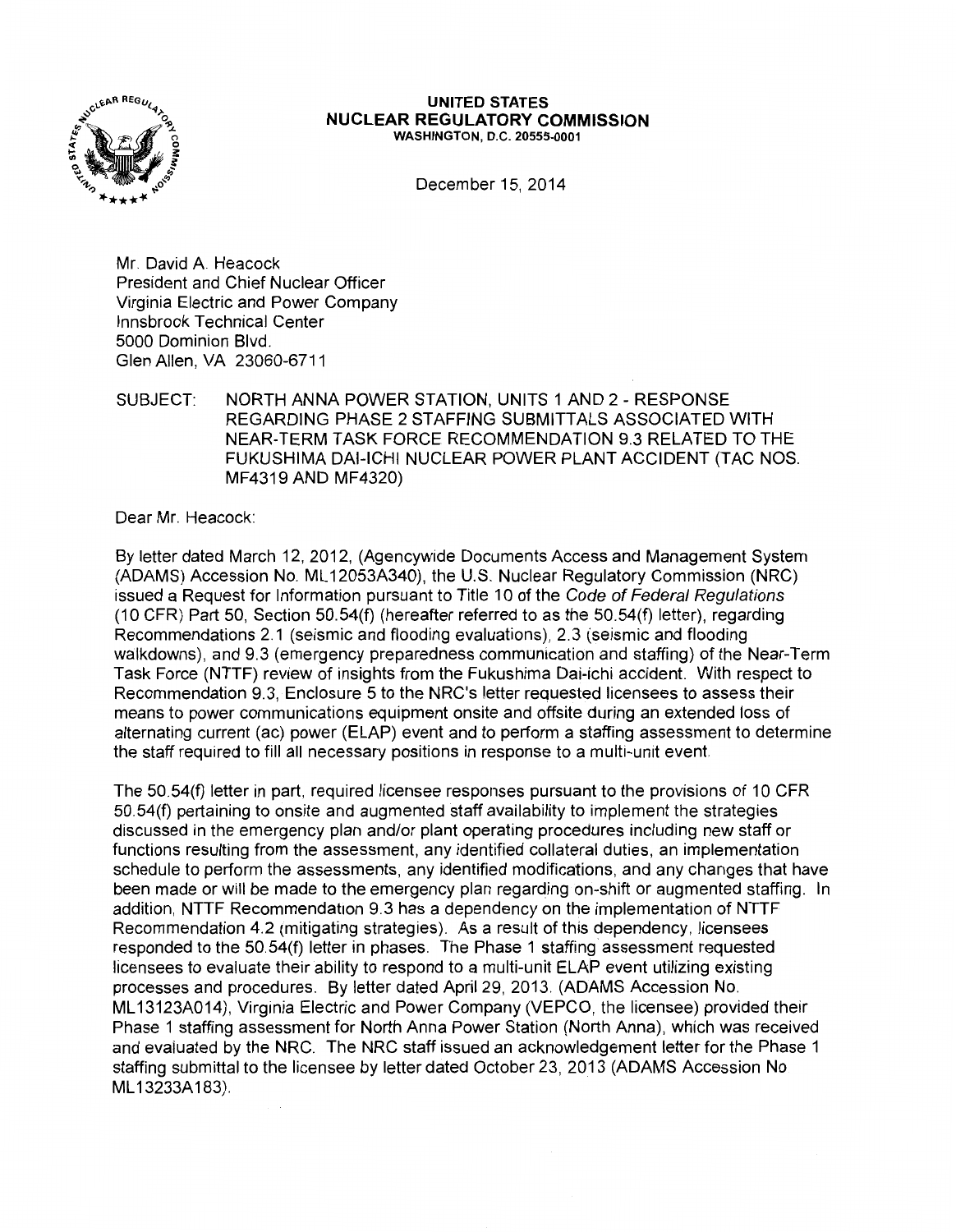## D. Heacock and the contract of the 2-

Licensees were also to submit for NRC review, a Phase 2 staffing assessment which provides an assessment of the staffing necessary to perform the functions related to the strategies developed in response to NTTF Recommendation 4.2 and the resulting Order EA-12-049, "Order to Modify Licenses with Regard to Requirements for Mitigation Strategies for Beyond-Design-Basis External Events[BDBEE]" (ADAMS Accession No. ML 12054A736). Licensees were requested to provide their Phase 2 Staffing Assessments to the NRC no later than four months prior to the beginning of their second refueling outage (as used in the context of NRC Order EA-12-049).

By letter dated May 7, 2014 (ADAMS Accession No. ML14133A011), VEPCO submitted its Phase 2 staffing assessment for North Anna, Units 1 and 2 to the NRC in response to the 50.54(f) letter. By letter dated August 21, 2014 (ADAMS Accession No. ML 14220A502), the NRC staff issued a request for additional information (RAI) regarding the 10 CFR 50.54(f) Recommendation 9.3, Staffing Assessment for North Anna. The RAI requested the licensee to provide clarification regarding the minimum on-shift staffing capabilities for the performance of FLEX Support Guidelines and the process, procedures, and training for the use of supplemental personnel in the response to a BDBEE, as described in the initial Phase 2 submittal. By letter dated September 22, 2014 (ADAMS Accession No. ML14268A247), VEPCO provided a response to the RAI, which included the requested additional information and clarification.

The NRC staff reviewed your Phase 2 assessment for staffing in accordance with the assumptions and guidelines of Sections 2.2, 2.3, and 3 of the Nuclear Energy Institute (NEI) guidance document NEI 12-01, "Guideline for Assessing Beyond Design Basis Accident Response Staffing and Communications Capabilities," (ADAMS Accession No. ML12125A412), which was endorsed by the NRC staff by letter dated May 15, 2012, (ADAMS Accession No. ML12131A043). The NRC staff noted that you assessed your current onsite minimum staffing levels to identify any enhancements needed to ensure that the strategies contained in the existing emergency plan and/or plant operating procedures, such as those used in response to an ELAP, can be performed by the site staff. Your assessment assumed that a large-scale natural event causes: (1) all units on the site to be affected, (2) an ELAP, and (3) access to the site to be impeded for a minimum of six hours. You also assessed your capability to perform the site specific functions related to the strategies developed in response to NTTF Recommendation 4.2 and the resulting Order EA-12-049. You conducted independent reviews and concluded, based on your staffing assessment, that the existing on-shift minimum staff is sufficient to implement the existing loss of all ac power, multi-unit event response strategies, including those strategies developed to support the requirements of NRC Order EA-12-049, while supporting performance of the required emergency planning duties without unacceptable collateral duties.

The NRC staff reviewed your Phase 2 staffing submittal and confirmed that your emergency response resources, as described in your emergency plan, are sufficient to perform the required plant actions and emergency plan functions, and implement the multi-unit event response strategies that were developed in response to NRC Order EA-12-049 without the assignment of collateral duties that would impact the performance of assigned emergency plan functions.

As a result, the NRC staff concludes that your Phase 2 staffing submittal adequately addresses the response strategies needed to respond to a BDBEE using your procedures and guidelines.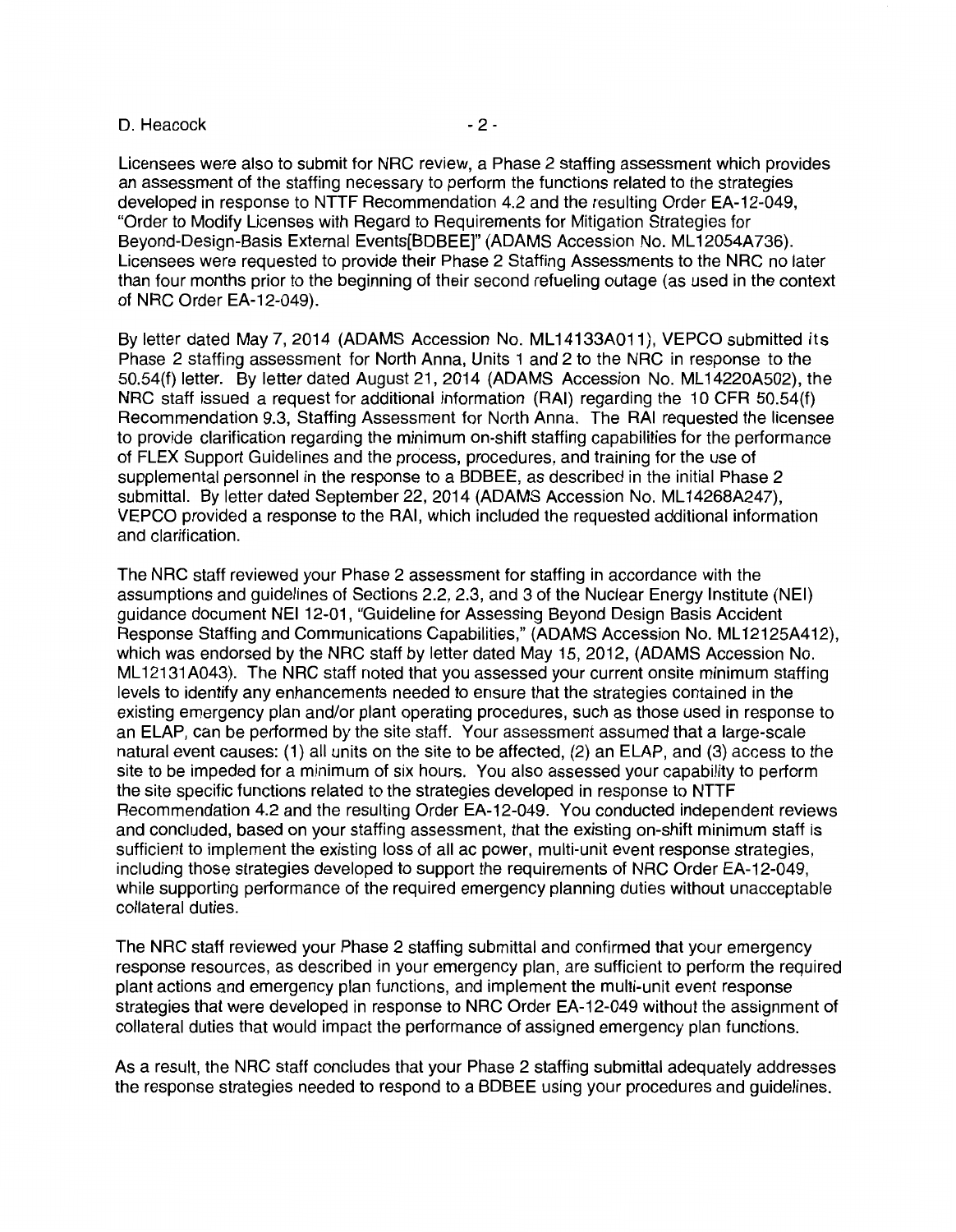D. Heacock and the state of  $\sim$  3 -

The NRC staff will verify the implementation of your staffing capabilities through the inspection program.

If you have any questions regarding this letter, please contact Stephen Philpott at (301) 415- 2365 or via email at Stephen.Philpott@nrc.gov.

Sincerely,

GIML

Carla P. Roque-Cruz, Acting Branch Chief Orders Management Branch Japan Lessons-Learned Division Office of Nuclear Reactor Regulation

Docket Nos. 50-338 and 50-339

cc: Distribution via Listserv

 $\bar{\alpha}$